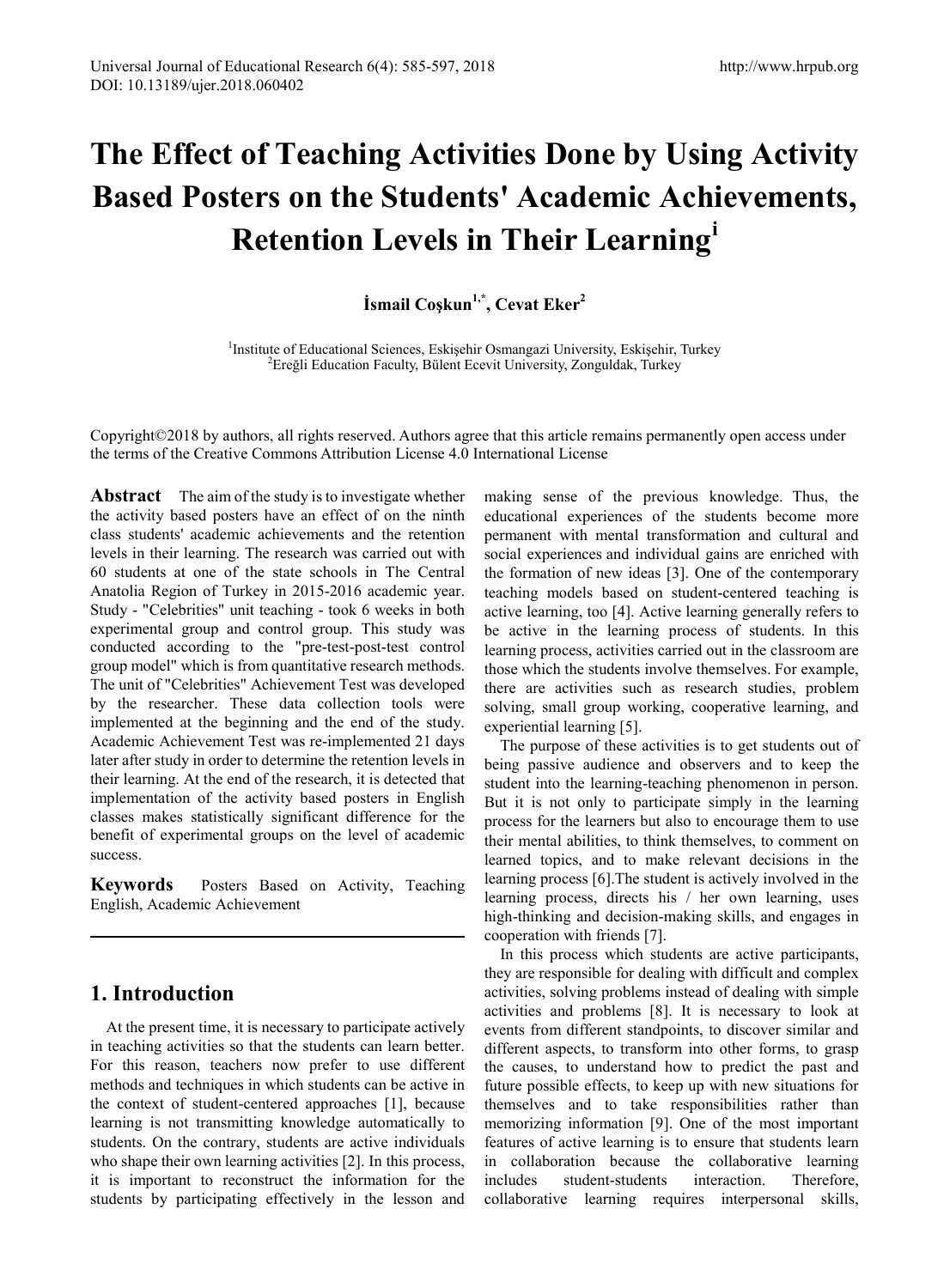interpersonal interaction, positive interdependence and being able to move together a subject and the struggle for achieving [10]. In this context, activity-based poster, one of the learning approaches which keep the students active in the classroom, enables them to learn meaningfully during lesson [11]. In recent years, the use of posters has started to take the form of classroom activities [12]. Activity-based poster is a teaching approach that students use to prepare posters by using pictures and texts about a specific topic which they choose. Later, they present poster for their friends and talk about them during the class [13]. In the preparation of activity-based posters, students use graphics, pictures, tables, samples, and their own drawings to make posters attractive [12-14].

Posters include original studies that the students perform on a specific topic with their friends in the classroom. Thus, an authentic learning environment is created in the classroom [15]. In such an environment, students involve in their own activity and they are also in an active process [16]. Therefore; the students learn the knowledge permanently by keeping their learning alive on their own. Thus, the students use library resources effectively, develop critical thinking, group work and presentation skills [17].

The use of activity-based posters as an alternative teaching tool in the classroom is different from hanging on the classroom, library and school walls. So, it has a new quality. The creator of posters used as teaching tools in class are the students who take part in the activity instead of looking at the remarkable images of the posters hanging on the walls or reading the text of them. So, nowadays, when the original works and projects have significant repercussions, students can make their own posters and present them in front of their friends in the classroom environment with such an authentic teaching tool. In terms of these features, posters allow students to become active learners and develop their high level thinking skills [18]. Parallel to these features, the student gains important behaviors and attitudes through a creative poster presentation and they have the opportunity to learn by practicing in such a social environment [17-19-20].

#### **1.1. What Is a Poster?**

The posters have different definitions according to their usage fields. Posters are the tools which are created a combination of text and pictures and designed for public places. For a moment, it is designed to attract people's attention, to give messages to the intended audience, and to give the impression that the message given in the minds of the people can be turned into the action. In the other words, the aim is to make a sensation and to attract attention to the target audience [21]. For example; selling a product easily to people, increasing the audience of a film, increasing a politician's vote and so on [22].

Posters are attractive, interactive and dynamic visual tools which ideas, research results or news exhibit in a board [23]. Posters are visual communication tools which texts are orally presented [24].The posters on which the texts are shown are scientific posters. Scientists often present their paper in the poster session [23]. These posters contain effective outlines which have the conceptual framework, method, discussion and conclusions of the paper. And these scientific posters contain a brief summary instead of the full text of the published articles. There is no full text [25].

Posters are attractive, colorful learning tools that enrich the learning environment [26]. Teachers in different disciplines in learning and teaching environments also use posters extensively to convey various information and messages to students. In present-day education system, poster presentations are used in classrooms or schools so that students can participate more actively in the education system. According to Baird [27], classroom poster presentations are seen as an effective alternative rather than traditional research assignments. Poster presentations are suitable for all classes and there are some benefits. For example; they enhance cooperative learning, encourage creativity and independent learning. And they also enhance research and communication skills. So, posters will lighten teachers' burden in classroom.

Students discover specific content topics as well as improving presentation and communication skills. Poster presentations are task-based activities in which students develop research topics, ask questions, collect and analyze information, and present their peers [28]. Allan and Bailey [14] describe the role of student-made posters as a communication tool that conveys a wider audience mass as a result of workplace-based projects in their research which they conduct.

#### **1.2. The Use of Posters in Classroom Environments**

The use of visual objects constitutes a large part of the experience in the learning environment [29]. Researches show that visual materials constitute 90 % of brain stimuli and visual memory constitutes two-thirds of the brain [30]. So, as the assimilation of knowledge is a key to the success of the education system, educational settings need to include rich visual materials [26]. The most important teaching material that enriches visually the learning environment is the poster [31].

When a student opens his book, he sees the picture in the first page, in the other word, when a student enters the classroom, he notice the poster on the wall. Therefore; posters create a more stimulating and challenging learning environment [32]. According to Osa and Musser [26], posters are used to 1) show a concept or something, 2) show an operation, 3) distinguish between similar things and 4) attract attention of the student in the classroom environment. For example the soil types can be shown through a poster in order that the students can understand better the topics in the geography lesson. In the same way,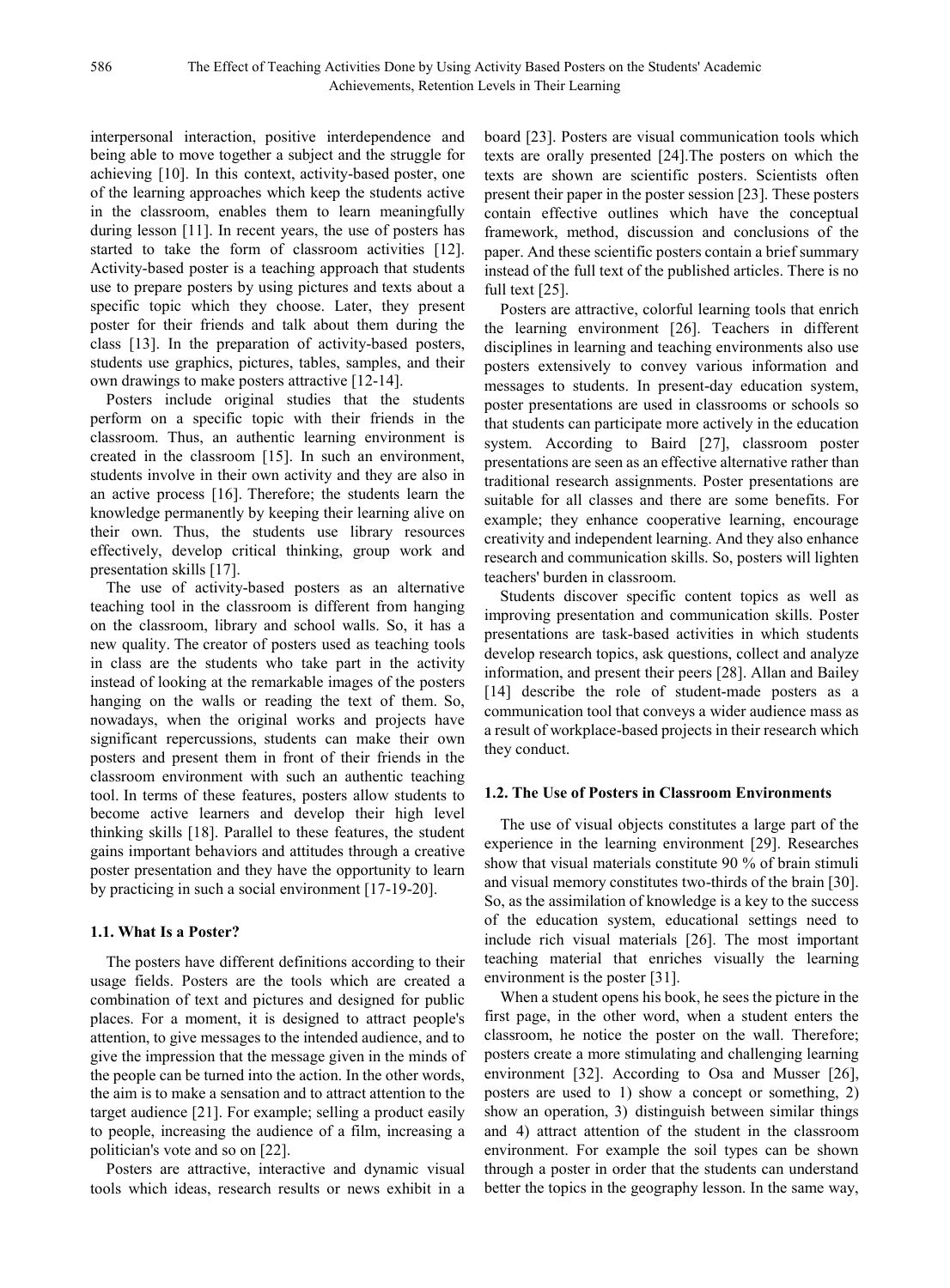a teacher who presents water cycle during the lesson teaches via a poster which makes the learning easier and clearer.

Hubenthal [31] has made important suggestions to educators so that the posters used in the classroom environment can be efficient:

- 1. Attitudes and behaviors of the students should be affected by hanging the posters.
- 2. One should be selective about the poster in the classroom. Especially, teachers should pay attention to the types and sizes of visuals as well as the explanatory texts
- 3. Posters related to inter-unit issues should be replaced and hanged on the other side of the class. The teacher should increase the students' inquiries and emphasize connections between the units by the help of the posters.
- 4. A few posters in the units should be used at the same time to highlight the key subjects and students should be concentrated on these key subjects.
- 5. Activity-based topics that will enable the student's mind and thinking skills should be included. Visual elements should be supported in this direction.

#### **1.3. The Use of Activity Based Posters**

Activity-based posters are those which are created by finding pictures and photos from different sources and pasting on a card and adding verbal information about the subject which the students search [33]. Posters are visual tools that allow the students to reach the knowledge, to summarize and to use it and to develop communication skills [34]. In addition, the posters are meaningful communication tools which the students expose their own drawings and support it with visual elements [35].

Activity-based posters are composed of lesson subject and pictures related to it. The most important feature of these posters is that students create their own products. There are constant teacher-students interaction and students-students interaction. Students have a constant desire to improve their own work. Furthermore, there is also the excitement of presenting posters prepared by students [23]. The use of activity-based posters is suitable for all classes. It also provides cooperative learning, gives opportunity to the students to have creativity and independent thinking. Moreover, it enhances research and communication skills and alleviates the teacher's work of education [27]. Posters provide meaningful learning by making it easier for the students learn the subject [34].

Preparing and presenting posters is a valuable learning experience because it is structured within a specific purpose [35]. Developing research skills, critical thinking and communication skills are important purposes for the students who prepare poster and presentation them. Developing research skills, critical thinking and communication skills are the most important goals of preparing poster and presenting [16-17]. Jost [20] emphasizes the important goals of preparing poster and being presented. The first goal is to improve the communication skills of students in an authentic environment. The second one is that students should acquire knowledge on different subjects and gain dynamism in group work.

The poster work which is practiced with great enthusiasm increases the students' motivation towards the lesson. This is the most important feature of posters. Students interact with their classmates and teachers while preparing posters [23]. Posters are excellent tools to improve especially communication skills. In educational environment, the posters are of great value in establishing a communication environment in which the teachers use various learning styles while teaching in the classroom [13].

Since the posters are intended to be applied, students establish links between abstract subjects and the real World easily [23]. Posters help the students to develop critical thinking skills, to encourage independent learning, to be knowledgeable about a particular topic, and to be effective in the classroom besides strengthening communication skills. And so, it is a factor in having managerial skills about the future profession [36]. According to Chabeli [32], poster presentations facilitate students' participation in group work and increase student's independence and feelings of ownership besides developing the creative, critical and reflective thinking skills of the student by becoming competent about a subject

According to Berry and Housten [37], posters cause to develop positive emotions and attitudes towards the lesson. During the preparation of the poster, the students increase their enthusiasm and strength the mental competence. Moreover, the poster causes the students to have the sense of optimism and determination. At the same time, the use of technology in this process increases the sense of competence of students. It is seen that the posters develop feelings of self-esteem in individual studies and feelings of cooperation in group studies [38]. In addition to these, they provide a sense of accomplishment as posters have a compelling effect on a subject [39].

Another benefit of the posters is that students improve their research skills. Students will have to find additional resources to complete their posters. So, they will reach different sources in libraries. This will leave a better understanding of the library and students will gain the ability to reach quality and reliable resources for both their own lives and their lessons [35]. In addition to these, the completion of posters and the use of them in classroom environment provide the students to gain a sense of discovery and to have academic skills [19].

Besides the completion and exhibition of students' posters, it is also important to present it briefly and clearly for peer groups. These presentations contribute the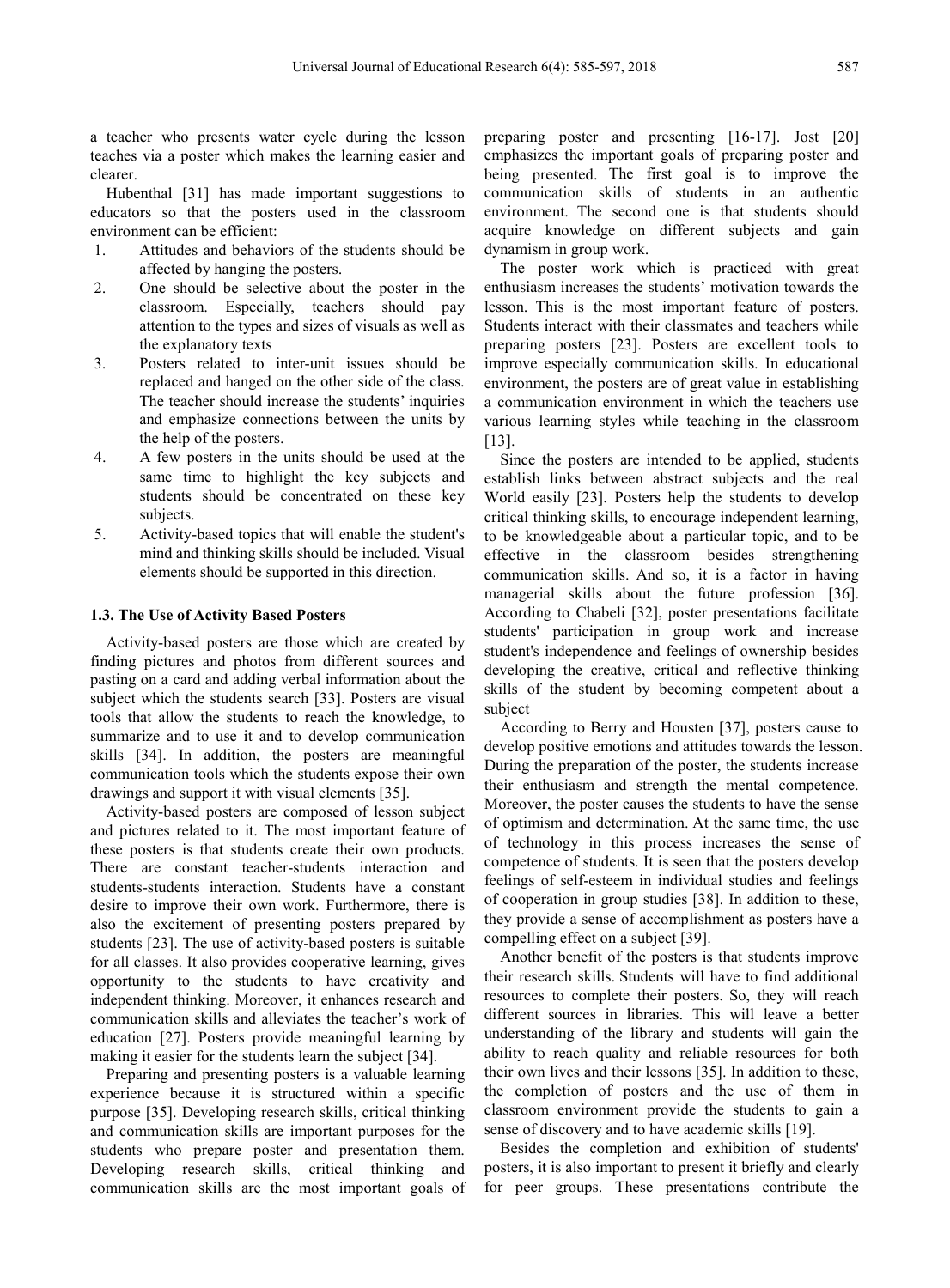students to improve communication skills and socialize [37]. Posters allow students to improve their ability to ask questions and respond by sharing their own subject while poster presentations allow students to see each other's posters and to learn about different topics [35]. Therefore, students should demonstrate their performance by providing a suitable environment for presenting the posters prepared by the students in the classroom environment [40].

#### **1.4. The Importance of Research**

In recent years, posters, as classroom activities and presentations, have begun to take place in classrooms as an alternative learning tool [16]. They learn new information, discover relationships between the subjects and enable to bring out creative products by combining new information with their old information while posters that students help them review information about the subject [17]. With this research, it is aimed to investigate the effect of posters prepared for activity based activities on learning products and attitudes and levels of retention and these studies are aimed to light up on the work to be carried out from now on.

When the researches which were carried out before are examined (Altıntaş et al. [16], Tapp and Martin, [36], Deutch, [41], Lane[42], Mulnix and Penhale [43], Berry and Nayman [44]), the studies which the effect of posters were prepared for activity based activities on learning products, attitudes and levels of retention haven't been reached. In this respect, it is thought that this study will be a guide and resource for English teachers to use activity-based posters in teaching English. As this research has a feedback quality, it is expected to shed light on whether activity based activities can be suggested and used in educational environment while preparing the curriculum for those who work in the Ministry of National Education and the educational researchers.

This study has the importance to understand whether the teaching method with activity based poster is more effective than instruction based on the teacher's guide book and course book on being taught English vocabulary and grammar and speaking and writing. The hypotheses of the study are:

1. There is no significant difference between the pre-test academic achievement scores of the control group and the pre-test academic achievement score of the experimental group.

- 2. There is a significant difference in favor of the post-test between the pre-test academic achievement score of the control group and the post-test academic achievement score of the control group.
- 3. There is a significant difference in favor of the post-test between the pre-test academic achievement score of experimental group and the post-test academic achievement score of the experimental group.
- 4. There is a significant difference in favor of experimental group between the post-test academic achievement scores of the experimental group and the post-test academic achievement score of the control group.
- 5. There is no significant difference between the post-test academic achievement of experimental group and the retention test results of the experimental group.
- 6. There is no significant difference between the post-test academic achievement of control group and the retention test results of the control group.
- 7. There is a significant difference in favor of experimental group between the retention test scores of the experimental group and the retention test score of the control group.

# **2. Method**

### **2.1. Research Model**

This research was conducted to determine the effectiveness of activity-based posters used in teaching English lessons on academic achievement of students and levels of retention of them. This study was conducted according to the "pre-test-post-test control group model" of quantitative research methods. In pre-test – post-test control group model; there are two groups created with neutral assignment. Thus, an experiment and a control group were established in this research and the measurements were made before and after the experiment in both groups. In the model, the result of the pre-tests applied to the groups before applications enable to determine groups' similarity levels and post-test results help to interpret the results [45].

The experimental design of the study is given in Table 1.

| <b>PRE-TEST</b>           |     | <b>EXPERIMENTAL OPERATION</b>                                                    | <b>POST-TEST</b>    |           |  |
|---------------------------|-----|----------------------------------------------------------------------------------|---------------------|-----------|--|
| Unit 5, Celebrities       |     | $(6$ Week $)$                                                                    | Unit 5. Celebrities |           |  |
|                           | AAT | The use of activity-based posters in addition to the use of teacher's guidebook, | AAT                 | <b>RT</b> |  |
| <b>Experimental group</b> |     | course books and workbooks                                                       |                     | Ш         |  |
| <b>Control Group</b>      | AAT |                                                                                  | AAT                 | <b>RT</b> |  |
|                           |     | The use of teacher's guidebook, course book and workbooks                        | П                   | Ш         |  |

**Table 1.** The experimental design of the study

Note: Academic Achievement Test (AAT), Retention Test (RT). I: Pre-test application II: Post-test application, III: Retention-test application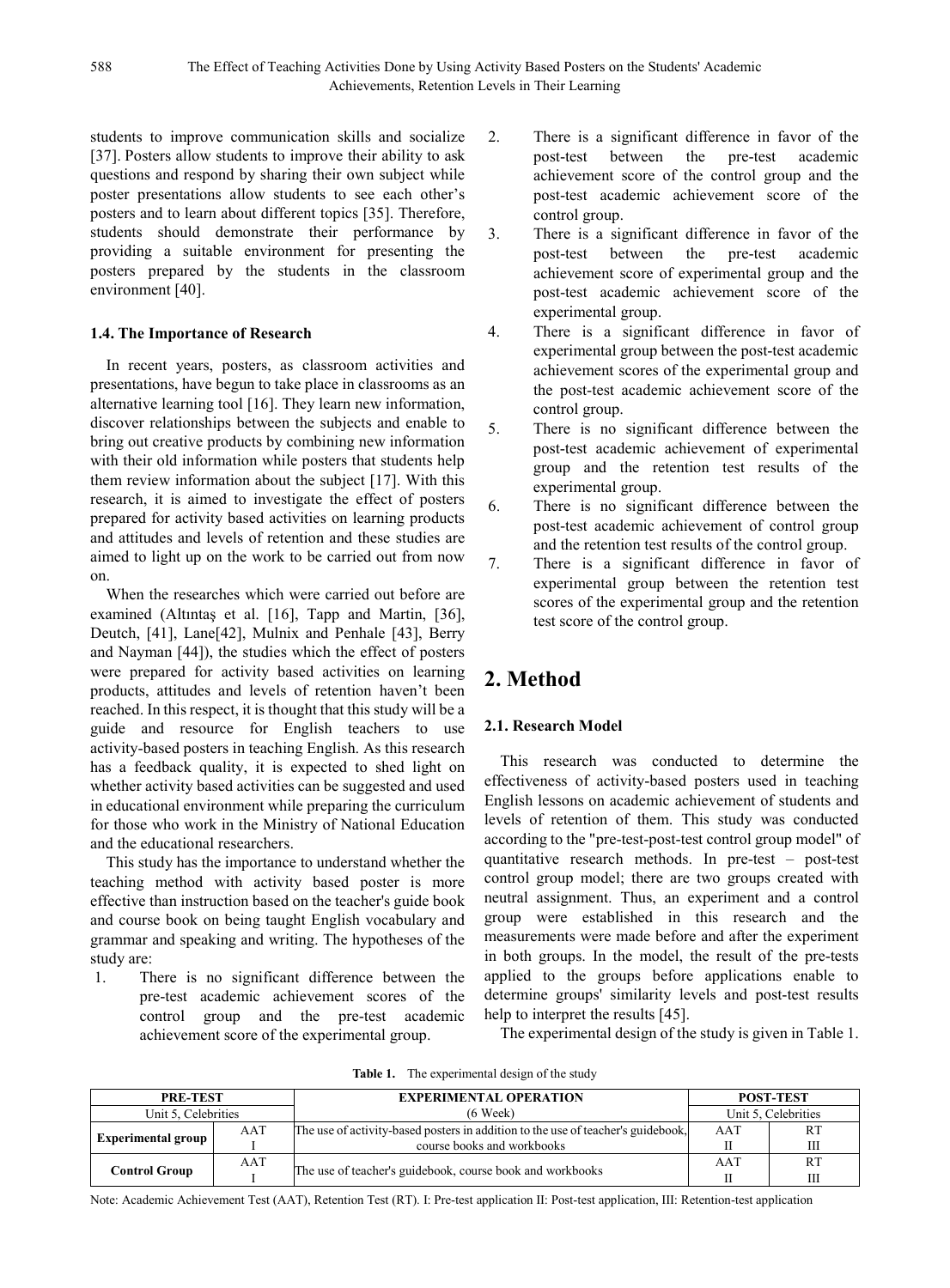This research was conducted in the second semester of the 2015-2016 academic years. It took the 6-week period from March 7 to April 15. The "Celebrities" Unit was included in the scope of the study. The academic achievement test was applied to the students of the experimental group before research application. In the implementation phase, the activity-based posters were prepared and presented by the students in addition to the use of teacher's guidebook, course book and student workbooks in the classroom. Students brought paper, colored pencils, colored cartons, etc. materials and visuals related to the subject into the classroom in order to use them in poster making. Pre-tests were applied to the control group as well as in the experimental group. Then the course was taught according to only the teacher's guide book, course books and student workbooks. In the implementation, students have only benefitted from textbooks and workbooks. After 6 weeks, academic success test was applied to experimental and control group about the unit as a post-test. A retention test was carried out on May 6th, 2016 after 21 days of follow-up.

#### **2.2. Applicants**

The application group of this study constitutes a total of 60 students who were studying at the 9th Grade in an Anatolian High School with middle level students in Eskişehir, in Turkey.

#### **2.3. Data Tools**

Academic achievement test was used as data collection tool to obtain research data.

#### 2.3.1. Academic Achievement Test

The achievement test which was related to the subjects

in the 9th grade "Celebrities" unit was prepared by the researcher in order to recognize the success levels of students before application and to determine the effect of the use of activity-based posters on students' academic success and retention in the process of teaching English.

The sign of whether the questions that make up the test are sufficient in measuring the behavior to be measured in terms of quantity and quality is coverage validity. A test with coverage validity includes a good example of the behavior to be measured. This type of validity requires balanced distribution of subjects and behaviors to be measured [46]. For this reason, a total of 40 questions were prepared for the 12 acquisition of the "Celebrities" unit according to the intensity of the topics in the unit. In the prepared achievement test, necessary adjustments were made by taking into consideration the opinions of field experts and English teachers.

In order to determine the reliability of the test, the achievement test was applied to a total of 147 tenth grade students from 5 different high schools in Çifteler town of Eskişehir province. The students in the plot study were similar to experimental group in the terms of academic level. The obtained data were analyzed with the Iteman program and the reliability studies were performed. As a result of the item analyzes, 15 items which the strength of distinctiveness was low were removed from the test by considering the coverage scope of the test. To ensure content validity of the test, it has been paid attention to whether each question item is sufficient to measure the target behavior in terms of content and quality. As a result of the item analyzes, substances with low distinctiveness indexes were removed from the test and a final test consisting of 25 questions was created. Final test statistics are given in the table below.

Table 2. Statistical results of the final test of the "Celebrities" unit

| The Number of Students | The Number of Question | $\overline{\phantom{a}}$ | $\sim$ $\sim$<br>ນມ | $KR-20$ | Average Difficulty of the Test |
|------------------------|------------------------|--------------------------|---------------------|---------|--------------------------------|
| $\overline{a}$<br>147  | ب سه                   | 21,102                   | 7,681               | 0,868   | 0,528                          |

When Table 2 is examined, the item analysis values are seen according to the results obtained from 147 students. It is determined that the arithmetic average of the test is 21,102, standard deviation of the test is 7,681 and the KR-20 reliability of the test is 0,868. And this result indicates that the reliability of the test is high. The average level of difficulty of the questions in the test was 0.528. According to the findings obtained, it is seen that the items of the test has moderate difficulty. The questions are neither difficult nor easy. It is intended that question items on a academic achievement test are of different difficulty levels and the level of difficulty is around 0.50 [47].The test is acceptable to apply to groups. In the difficulty index, 19th, 27th and 29th questions were removed from the test because they were very easy. Questions 12 and 20 are quite difficult.

The discrimination of a test increases the validity of that test. If the discrimination index of the items is  $\geq 0.40$ , the item is "very good"; if it is between 0.30 and 0.39" quite good '; if it is between 0,20-0,29, the item " can be used in obligatory situations but it needs to be developed "; If it is  $\leq 0.19$  the item is very weak, if correction cannot be improved it should be removed from the test "[48-49]. It was observed that the item discrimination index of 10 questions in the test was lower than 0.30, and it has been decided that it is not appropriate to include the questions 3, 5, 6, 12, 13, 20, 28, 31, 33, 36, 37, 38 in the test.

According to this, item difficulty index and item discrimination index were given in the table 2 for the final academic achievement test of 25 questions after 15 question items were taken out. The highest score that can be taken from the final test is 25 and the lowest score is zero.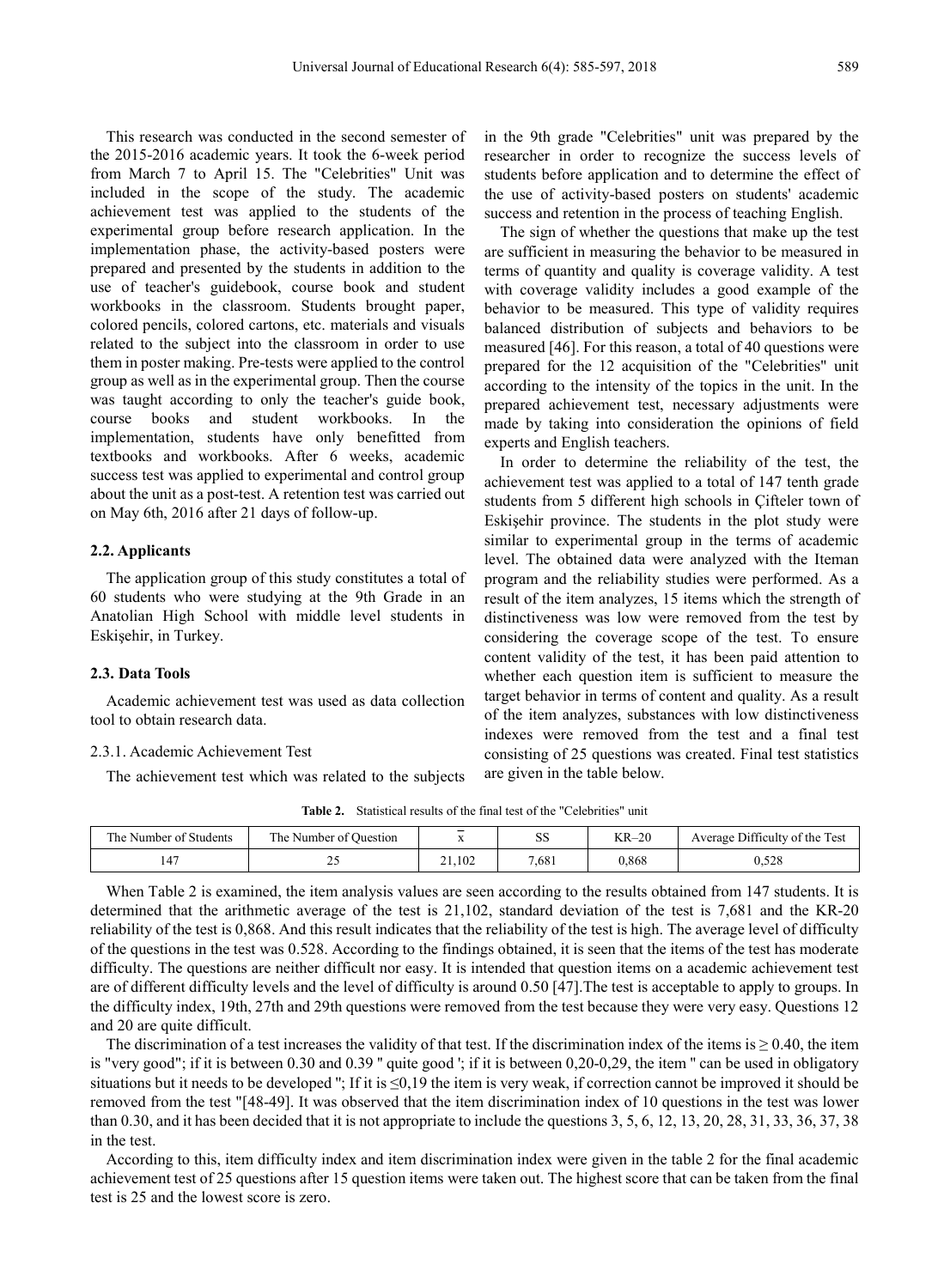| Item             | item difficulty index (pj) | item discrimination index (rjx) |
|------------------|----------------------------|---------------------------------|
| $\mathbf{1}$     | ,483                       | ,402                            |
| $\overline{c}$   | ,701                       | ,496                            |
| 3                | ,687                       | ,456                            |
| $\overline{4}$   | ,531                       | ,579                            |
| 5                | ,422                       | ,315                            |
| $\boldsymbol{6}$ | ,578                       | ,469                            |
| $\tau$           | ,517                       | ,529                            |
| 8                | ,510                       | ,534                            |
| 9                | ,524                       | ,479                            |
| 10               | ,469                       | ,637                            |
| 11               | ,517                       | ,493                            |
| 12               | ,646                       | ,521                            |
| 13               | ,585                       | ,383                            |
| 14               | ,483                       | ,629                            |
| 15               | ,456                       | ,509                            |
| 16               | ,517                       | ,419                            |
| 17               | ,721                       | ,486                            |
| 18               | ,558                       | ,417                            |
| 19               | ,354                       | ,385                            |
| 20               | ,463                       | ,407                            |
| 21               | ,735                       | ,511                            |
| 22               | ,524                       | ,499                            |
| 23               | ,469                       | ,598                            |
| 24               | ,565                       | ,501                            |
| 25               | ,537                       | ,428                            |

**Table 3.** Item Analysis for the "Celebrities" Unit Final Academic Achievement Test

#### **2.4. Data Collection Process and Application**

This study was conducted in the English course between March 7th and April 15th, 2016 in the second semester of the 2015 - 2016 academic year. The application was carried out for a period of 6 weeks. In this study, "Celebrities" unit was taught to 9th grade students. This unit includes following grammar structures: 'adjectives', 'comparatives and superlatives', 'jobs', and physical and 'personality appearances'.

Pre-test academic achievement test was applied to both experimental group and control group before application. After six weeks of practice, a post-test academic achievement test was applied to both the experimental group and the control group. After the application completed, a retention test was applied to the experimental and control group on May 6th, 2016, after 21 days.

| Table 4. |  | The Study Implementation Plan |  |
|----------|--|-------------------------------|--|
|          |  |                               |  |

| Period  | Experimental group                                                            | Control group |  |  |  |  |  |  |
|---------|-------------------------------------------------------------------------------|---------------|--|--|--|--|--|--|
|         | Pre-test application                                                          |               |  |  |  |  |  |  |
|         | Asking about and describing people's appearances and<br>1. week<br>characters |               |  |  |  |  |  |  |
| 2. week | Asking about and describing people's appearances and<br>characters            |               |  |  |  |  |  |  |
| 3. week | Identifying people                                                            |               |  |  |  |  |  |  |
| 4 week  | Comparing characteristics and appearances (Comparative)                       |               |  |  |  |  |  |  |
| 5. week | Comparing characteristics and appearances (Superlatives)                      |               |  |  |  |  |  |  |
|         | Expressing opinions                                                           |               |  |  |  |  |  |  |
| 6. week | (Agreeing, disagreeing, etc)                                                  |               |  |  |  |  |  |  |
|         | Post-test application                                                         |               |  |  |  |  |  |  |
|         | After the application was completed, a retention test                         |               |  |  |  |  |  |  |

#### **Experiment Group Operations**

- The academic achievement test was administered by the researcher before the application.
- The students were given information about what the poster is, how to prepare it, how to interpret it, how to use it together with visuals.
- Course teacher conducted the lesson according to poster preparation and presentation activities in accordance with the current curriculum and the plan outlined in the teacher's guide book,
- The students had been said that appropriate materials such as ready-made paintings, photographs, colored cartons, colored picture pens, glue, file papers to be used for making posters.
- Brief information about the subject was given to the students for 40 minutes (one lesson hour) before starting the poster production. Then students were asked to prepare posters on the topic in groups. During the course, students had prepared posters related with the topic. The poster preparation time was set at 120 minutes (three lesson hours).
- Students used notebooks, books, workbooks and dictionaries during the lesson.
- The students used the pictures and notes they had obtained from various visual sources when preparing posters. Besides, they used their own drawings and shapes in the posters.
- During the poster preparation process, students were constantly interacting with each other and collaborated with each other in both the subject and the poster preparation process. When necessary, they asked each other questions and exchanged information about the subject.
- Prepared posters were presented to classroom in turn. The duration of the presentation was 80 minutes (two teaching hours). The students who gave the poster presentation were asked by their friends and opinions were expressed about poster.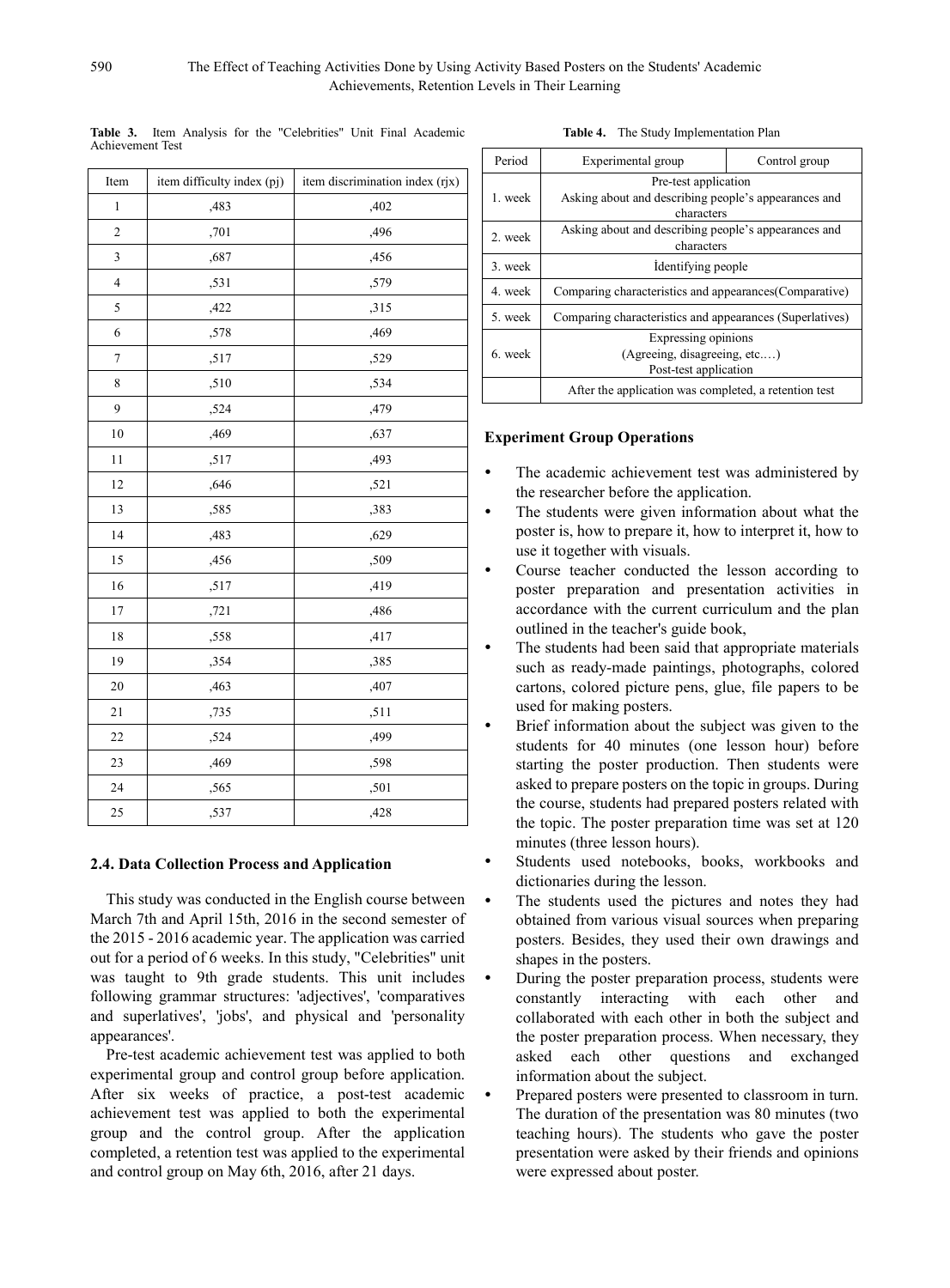- This study continued regularly for 6 weeks.
- After the application was over, the academic achievement test was applied to learn the effect of the posters on the students. After 21 days, a retention test was applied to the experimental group to learn the effect of the posters on retention.

#### **Control Group Operations**

- The academic achievement test was administered by the researcher before the application
- Before each lesson, the teacher taught 36 hours of lessons in total for 6 weeks on the basis of the daily plan about subject matter in the course book, the student workbook and teacher's guide book.
- Teaching unit topics were studied with the method and techniques given in the guide and by adhering to the textbook as instructed in the guidebook. Materials recommended in the annual curriculum were used.
- After the application was over, the academic achievement test was applied. After 21 days, a retention test was applied to the experimental group to see the effect of this method in English teaching on retention.

#### **2.5. The Analysis of Data**

The data obtained from the academic achievement test

were transferred to the statistical program and statistical evaluations were made. In the selection of analysis method to be used for data analysis, the assumptions of parametric tests have been firstly tested. The Shapiro Wilk normality test was preferred in the cases which the data size is less than 50 for normal distribution [50]. According to the normality test results, all test scores are normally distributed. T-test was used to test whether the scores obtained from the academic achievement test and the retention test between the experimental and control groups were meaningful.

## **3. Findings and Results**

In this chapter, findings and results of the academic achievement test are organized according to research hypotheses.

#### **3.1. Findings about the First Hypothesis**

The first hypothesis of the research was expressed "There is no significant difference between the pre-test academic achievement scores of the control group and the pre-test academic achievement score of the experimental group." The results of the first hypothesis are given in table 5.

| Academic achievement test  |    |      | SS   | sa |     |       |
|----------------------------|----|------|------|----|-----|-------|
| <b>Experimental groups</b> | 30 | 9.63 | 4.38 | 58 | 1.0 | v. 11 |
| <b>Control Group</b>       | 30 | 8.03 | 3.28 |    |     |       |

**Table 5.** Comparison of academic achievement pre-test scores of students in the experimental and control groups

p<0,05 meaningful.

As it is stated in Table 5, it was found that the mean score of academic achievement before the experimental group started to practice was  $(\bar{x} = 9.63)$ , and the standard deviation value was  $(SS = 4.38)$ . It was found that the mean score of academic achievement of the control group was  $(\bar{x} = 8.03)$ , and the standard deviation value was (SS = 3.28). At the end of pre-testing of the groups, t test was used to determine whether there was a significant difference between the scores obtained and it was found that there was no statistically significant difference with the value obtained [p <0.05]. That is, it can be said that the experimental group and the control group are similar in terms of academic achievement scores before the experiment.

#### **3.2. Findings about the Second Hypothesis**

The second hypothesis of the research was expressed. "There is a significant difference in favor of the post-test between the pre-test academic achievement score of the control group and the post-test academic achievement score of the control group." The findings of this hypothesis are given in table 6. T-test was used to test whether the scores obtained from the pre-test and post-test of the control group were statistically significant and the results are given in Table 6.

**Table 6.** Comparative results of pre-test and post-test academic achievement tests applied to control group

| <b>Achievement tests</b>       |    |       | SS   | sd |      |
|--------------------------------|----|-------|------|----|------|
| <b>Control Group Pre-test</b>  | 30 | 8.03  | 3.28 | 29 | 0.00 |
| <b>Control Group Post-test</b> | 30 | 13.03 | 4.00 |    |      |

p<0,05 meaningful.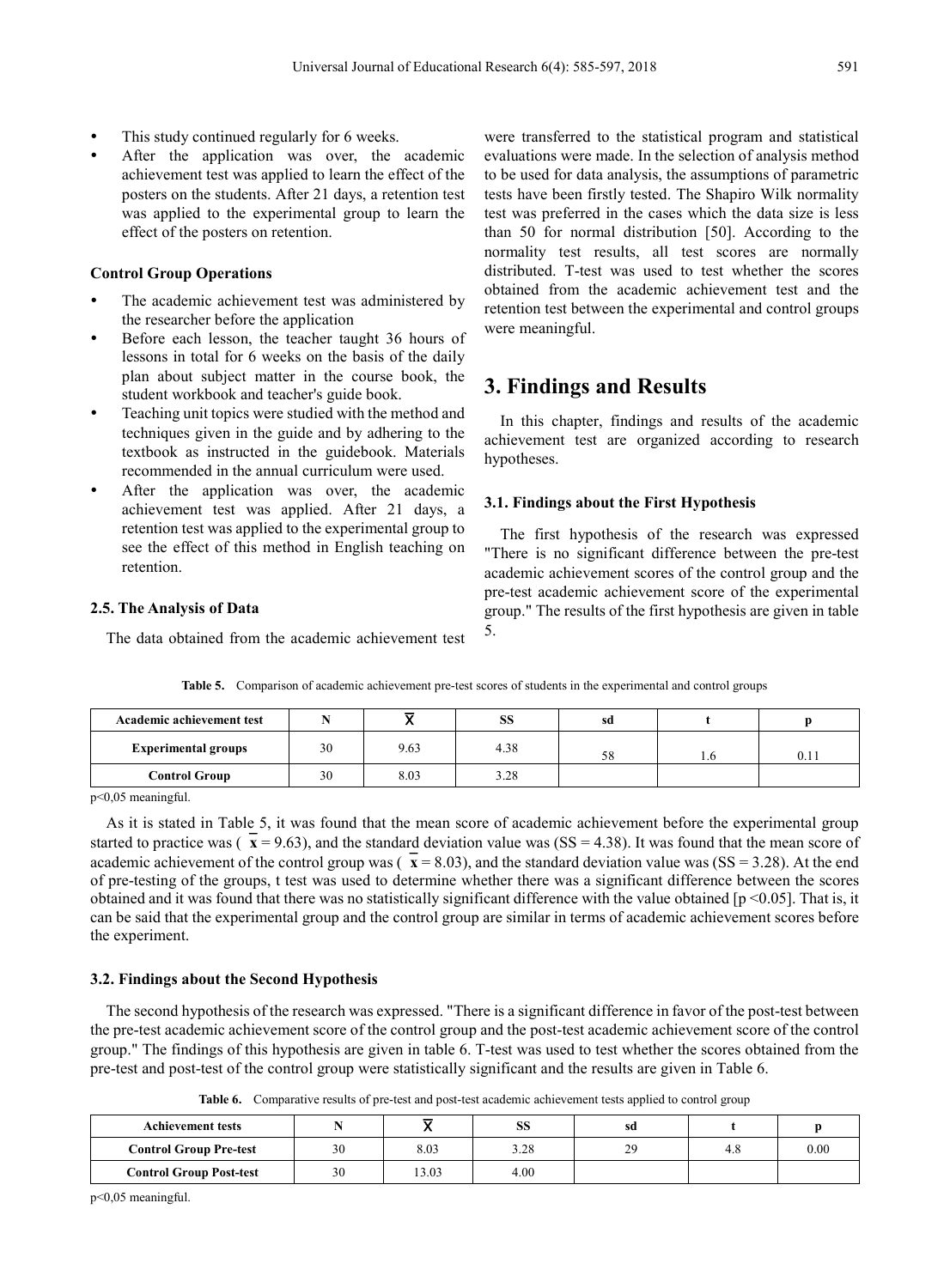As it is stated in Table 6, it was found that arithmetic mean of the academic achievement pre-test scores of control group students was ( $\bar{x} = 8.03$ ), and the standard deviation value was (SS = 3.28). And it was also found that arithmetic mean of the academic achievement post-test scores of control group students was ( $\chi$  =13.03), and the standard deviation value was  $(SS = 4)$ . The difference between the pre-test and post-test scores of the control group was compared with the t test and it was found there was a significant difference with the value obtained ( $t = 4.8$ ) and  $p \le 0.05$ ). According to these results, it can be said that teaching with the teacher's guidebook, textbook and workbook is positively efficient in the success of the student.

#### **3.3. Findings about the Third Hypothesis**

The third hypothesis of the research was expressed "3. There is a significant difference in favor of the post-test between the pre-test academic achievement score of experimental group and the post-test academic achievement score of the experimental group." T-test was used to test whether the scores obtained from the pre-test and post-test of the experimental group were statistically significant and the results are given in Table 7.

|                                     |    | $\overline{\phantom{0}}$ | SS   | sd |      |      |
|-------------------------------------|----|--------------------------|------|----|------|------|
| <b>Experimental Group Pre-test</b>  | 30 | 9.63                     | 4.38 | 29 | 9.19 | 0.00 |
| <b>Experimental Group Post-test</b> | 30 | 19.8                     |      |    |      |      |

**Table 7.** Comparative results of pre-test and post-test academic achievement tests applied to experimental group

p<0,05 meaningful.

As it is stated in Table 7, it was found that arithmetic mean of the academic achievement pre-test scores of Experimental group students was  $(\bar{x} = 9.63)$ , and the standard deviation value was  $(SS = 4.38)$ . And it was also found that arithmetic mean of the academic achievement post-test scores of Experimental group students was  $(\bar{x} = 19.08)$ , and the standard deviation value was  $(SS = 4, 71)$ . The difference between the pre-test and post-test scores of the control group was compared with the t test and it was found there was a significant difference with the value obtained  $(t = 9.19)$  and p <0.05). According to these results, it can be said that teaching which the activity-based posters are used is positively efficient in the success of the student. That is, the teaching style applied to the experimental group provides a significant increase in success.

#### **3.4. Findings about the Fourth Hypothesis**

The fourth hypothesis of the research was expressed "There is significant difference in favor of experimental group between the post-test academic achievement scores of the experimental group and the post-test academic achievement score of the control group." T-test was used to test whether the scores obtained from the pre-test and post-test of the experimental group were statistically significant and the results are given in Table 8.

|                                     |    | $\overline{\phantom{0}}$<br>48 | SS   | sd |      |      |
|-------------------------------------|----|--------------------------------|------|----|------|------|
| <b>Experimental Group Post-test</b> | 30 | 19.8                           | 4.71 | 58 | 5.99 | 0.00 |
| <b>Control Group Post-test</b>      | 30 | 13.00                          | 4.00 |    |      |      |

**Table 8.** Comparative results of post-test academic achievement tests applied to experimental group and control group

p<0,05 meaningful.

As it is stated in Table 8, it was found that arithmetic mean of the academic achievement post-test scores of Experimental group students was ( $\bar{x}$  = 19.8), and the standard deviation value was (SS = 4.71). Arithmetic mean of the academic achievement post-test scores of control group students was  $(\bar{x} = 13.00)$ , and the standard deviation value was  $(SS = 4.00)$ . The difference between academic achievement post-test scores of the control group and experimental group was compared with the t test and it was found there was a significant difference with the value obtained ( $t = 5.99$ ) and [p<0.05]. According to these results, it is seen that the average score of the academic achievement post-test of the students in the experimental group is higher than the students in the control group.

There was a significant difference between the experimental and control groups according to the achievement post-test applied for the English course after the application [t (58) = 5.99; p <.05]. That is, after the activity-based poster teaching applied to the group, students achieved a meaningful change in favor of the experimental group. According to the results obtained from Table 8, the activity-based poster teaching is more effective than the teaching with guide book, course book, workbook, it can be said that the increase in the academic achievement of the students contributes positively.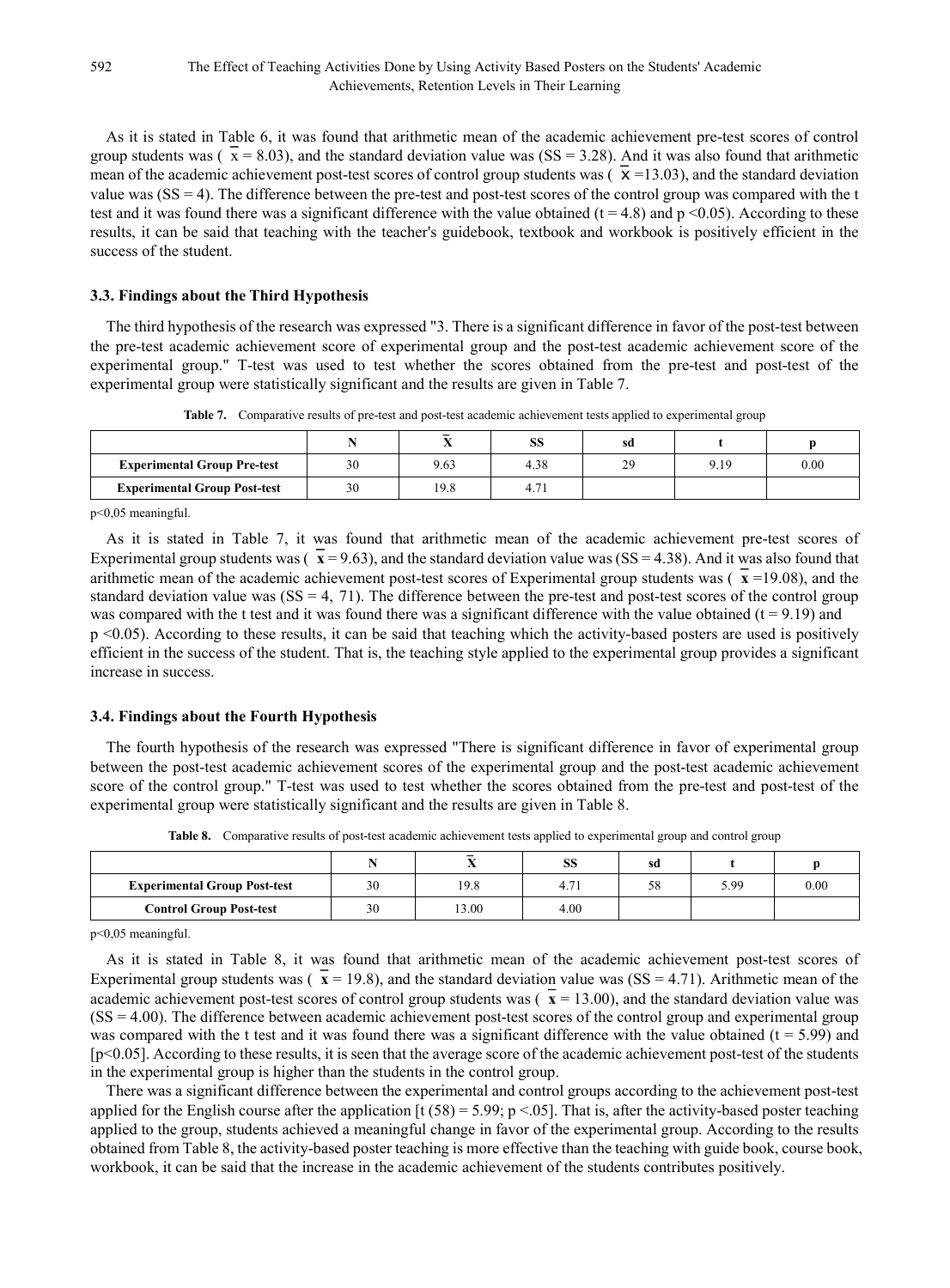The fifth hypothesis of the research was expressed "There is no significant difference between the post-test academic achievement of experimental group and the retention test results of the experimental group." T-test was used to test whether the scores obtained from the retention test and post-test of the experimental group were statistically significant, and the results are given in Table 9.

|                                          |        |       | пc<br>טפו      | sd                                                  |     |  |
|------------------------------------------|--------|-------|----------------|-----------------------------------------------------|-----|--|
| Experimental group post-test             | $\sim$ | 1 Q   | $\overline{ }$ | $\Delta$ <sup><math>\alpha</math></sup><br><u>.</u> | ں ر |  |
| <b>Experimental group retention test</b> | $\sim$ | 21.56 | 4.67           |                                                     |     |  |

**Table 9.** Comparative results of the academic achievement post-test and retention test applied to experimental group

p<0,05 meaningful.

As it is stated in Table 9, it was found that arithmetic mean of the academic achievement post-test scores of Experimental group students was  $\left(\overline{x} = 19.8\right)$ , and the standard deviation value was  $\left(SS = 4.71\right)$ . Arithmetic mean of the academic achievement post-test scores of Experimental group students was  $\left(\overline{x} = 21,56\right)$ , and the standard deviation value was (SS = 4.67). The difference between retention test scores and academic achievement post-test scores of the experimental group was compared with the t test and it was found there was a significant difference with the value obtained ( $t=1.35$ ) and [ $p<0.05$ ]. According to these results, it is seen that it can be said that the teaching method in which activity-based posters are used positively contributes that the students remember the information in English classes.

#### **3.6. Findings about the Sixth Hypothesis**

The sixth hypothesis of the research was expressed "There is no significant difference between the post-test academic achievement of control group and the retention test results of the control group." T-test was used to determine whether the scores obtained from the retention test and post-test of the control group were statistically significant, and the results are given in Table 10.

|                                |    | ᆕ<br>" | oο<br>55 | sd        |             |      |
|--------------------------------|----|--------|----------|-----------|-------------|------|
| <b>Control group Post-Test</b> | 30 | 13.03  | 4.00     | 29<br>زمك | ሰ 17<br>U.I | 0.86 |
| Control group retention test   | 30 | 13.20  | 4.20     |           |             |      |

p<0,05 meaningful.

As it is stated in Table 10, it was found that arithmetic mean of the academic achievement post-test scores of control group students was  $(x = 13.03)$ , and the standard deviation value was  $(SS = 4.00)$ . Arithmetic mean of the academic achievement post-test scores of control group students was  $(\bar{x} = 13.20)$ , and the standard deviation value was  $(SS = 4.20)$ . The difference between retention test scores and academic achievement post-test scores of the control group was compared with the t test and it was found there was a significant difference with the value obtained  $(t=0.17)$  and  $[p<0.05]$ .

According to these results, it is seen that it can be said that the teaching method in which course book, workbook and guidebook are used positively contributes that the students remember the information in English classes.

#### **3.7. Findings about the Seventh Hypothesis**

The seventh hypothesis of the research was expressed "There is significant difference in favor of experimental group between the retention test scores of the experimental group and the retention test score of the control group." A retention test was applied to the students 21 days after the application. T-test analysis for independent / unrelated samples was used to test whether the scores obtained from the retention tests were statistically significant, and the results are given in Table 11.

|  |  |  |  | <b>Table 11.</b> The results of the comparative analysis of the retention test of the experimental and control groups |  |
|--|--|--|--|-----------------------------------------------------------------------------------------------------------------------|--|
|--|--|--|--|-----------------------------------------------------------------------------------------------------------------------|--|

|                                          |    |       | SS   | sd |               |      |
|------------------------------------------|----|-------|------|----|---------------|------|
| <b>Experimental Group Retention Test</b> | 30 | 21.56 | 4.67 | 58 | 7.00<br>. Z C | 0.00 |
| <b>Control Group Retention Test</b>      |    | 13.20 | 4.20 |    |               |      |

p<0,05 meaningful.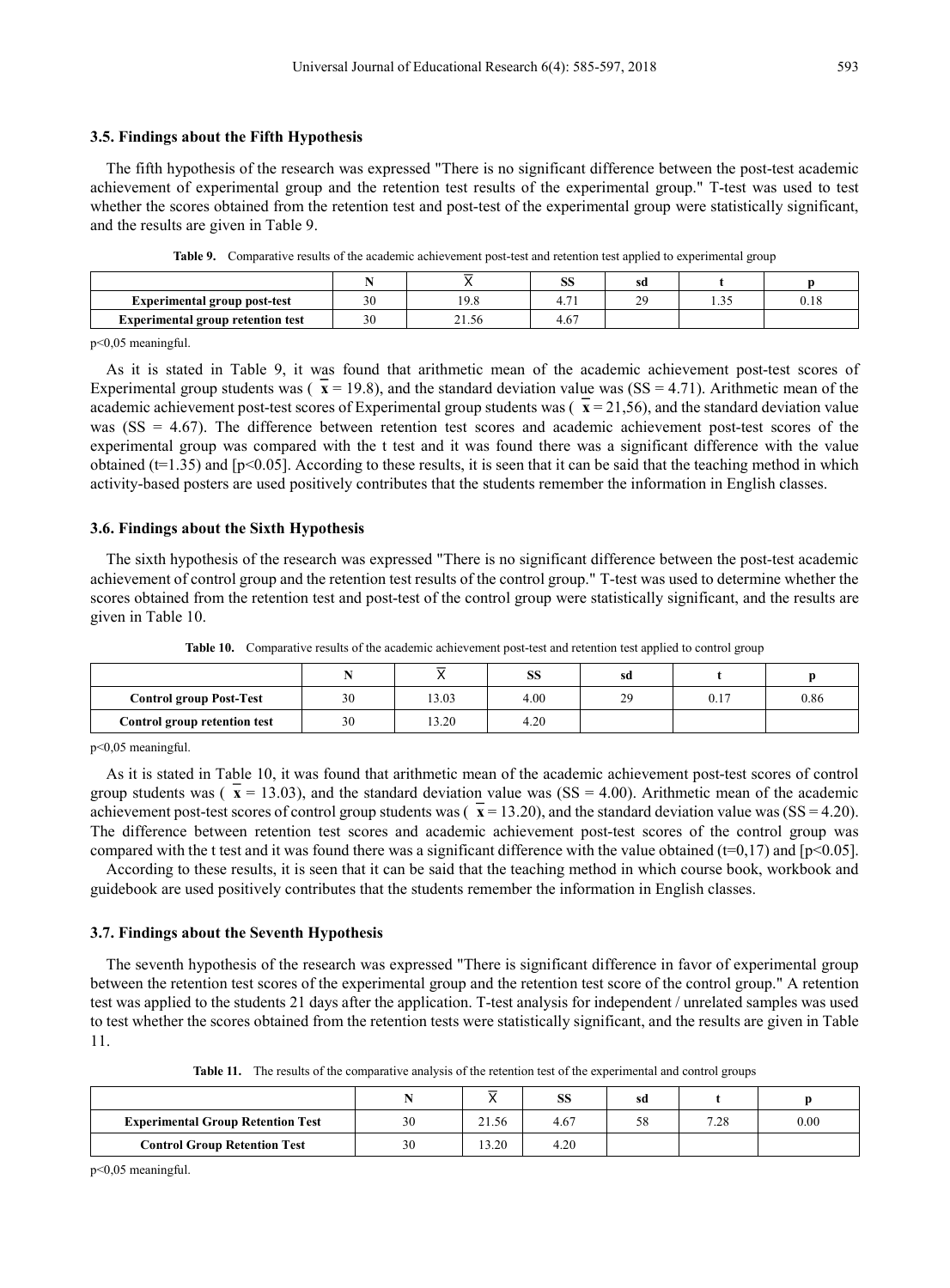As it is stated in Table 11, it was found that arithmetic mean of the academic achievement retention test scores of experimental group students was  $(x = 21.56)$ , and the standard deviation value was  $(SS = 4.67)$ . Arithmetic mean of the academic achievement retention-test scores of control group students was  $(x = 13.20)$ , and the standard deviation value was  $(SS = 4.20)$ . The difference between retention test scores of academic achievement experimental group and control group was compared with the t test and it was found there was a significant difference with the value obtained ( $t=7.28$ ) and [ $p<0.05$ ]. According to these results, it is seen that the average score of the retention test of the experimental group students is higher than the scores of the control group students. There was a significant difference in favor of the experimental group between the experimental and control groups according to the retention test after the application for the English course.

According to these results, it can be said that preparing their own poster and presenting it can cause learned information to be more permanent as there was a significant difference in favor of the experimental group in the retention test performed after 21 days from the post-test. Students can remember better in the activity-based poster teaching on the contrary to the teaching methods and techniques mentioned in the teacher's guidebook in the activity-based poster teaching.

# **4. Results and Discussion**

Academic achievement test was applied to the experimental and control group before and after the application. Although the experimental and control groups were similar in terms of academic achievement scores with pre-implementation, it is seen that the average of the scores of the students in the post-test group is higher than those of the control group after the implementation of the practicing the activity based on poster. Therefore, it can be said that teaching English with activity-based posters applied to the experimental group is more effective than teaching conducted with guidebook, course book and workbook. So, activity based poster has a positive effect on the increase of the academic achievement of the students.

With the teaching of activity-based posters, the success of the students in the experimental group are similar to the results of the researches conducted by Mulnix & Penale [44], Bracher et al. [17], Berry ve Nayman [42], Chaznava et al. [23], Brown & Burroughs [51], Tanner & Chapmen [28], Hasio [39] and Eker [34]. It can be stated that making posters in activity and presenting them to friends in class can contribute to meaningful learning by constructing self-information with teacher guidance and providing effective participation. This result is consistent with the results of the research done by Brown &

Burroughs [51], Berry & Nayman [42], Mulnix & Penhale [44], and Eker [34]. When students prepare and present a poster about unit topics in the learning process, they reconstruct the learned topics in their minds, thus they enhance academic achievement [34]. As a result, the students move their minds and they realize meaningful learning thanks to activity based posters [39].The students have in-depth knowledge about a subject through the teaching conducted with the activity based on poster. In addition, they are more effective and successful in their activities when they are active rather than the other methods [44].

It can be said that preparing posters increases the students' motivations in English course. One of the most important psychological concepts in education is motivation. Motivation is defined as the power that drives energy and directs it to a target [52]. Students decide how to make a poster with activity-based poster teaching. He sets a goal to prepare a good poster and struggles to be successful. On the other hand, students have the opportunity to receive continuous feedback from their teacher as they prepare the post in the classroom environment. Therefore; students are actively involved in the preparation of activity-based poster teaching. They gain positive emotions such as a sense of ownership and achievement [17-28]. The research conducted by Chaveznava et al [23], confirms these results. Poster presentations increase students' motivation towards the lesson, which contributes positively to the increase in academic achievement.

The research done by Baird [27] shows similar results with this research. Baird [27] stated that classroom-based posters are more beneficial than other methods, enhances students' achievement. In addition, he also points out the following positive features: The students who make classroom-based poster presentations learn from each other by exchanging ideas with their friends while preparing the posters. They develop communication skills because they interact with each other. Students help their friends to find their mistakes by catching the opportunity to evaluate their posters. Thus, the use of activity-based posters provides a positive contribution to increase academic achievement of students.

After 21 days from the application, the retention test was applied to the students of the experimental and control groups. A significant difference was found in favor of the experimental group according to the results obtained from the retention test. According to this result, the experimental group which activity-based posters were applied in English classes remember the subjects better than the control group that is taught with the course books and teaching methods and techniques indicated in the guide book. As a result, the activity based on poster, the teaching applied to the experimental group, is more effective than the teaching applied to the control group.

The results of the retention test applied to students are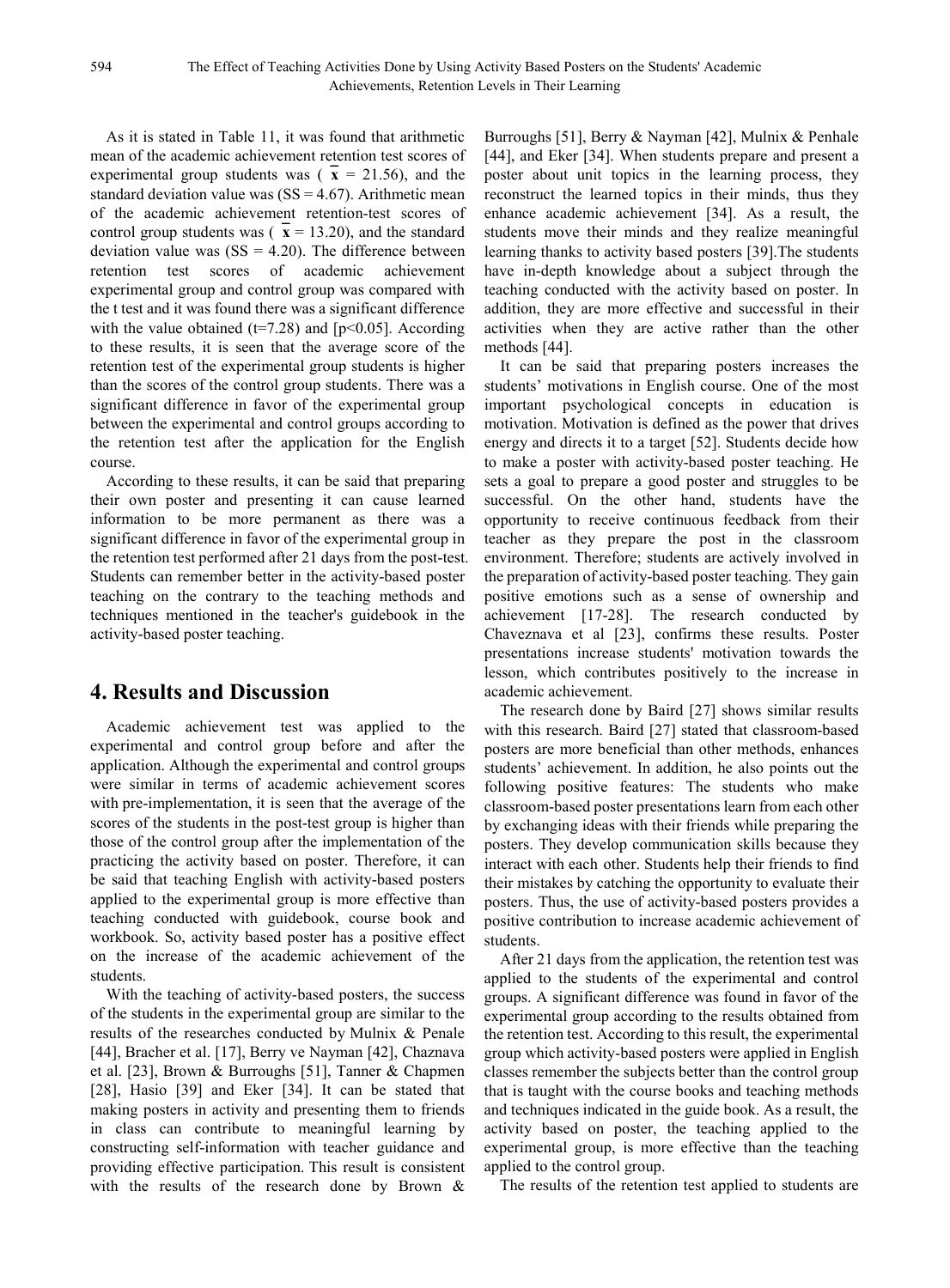parallel with the results of previous studies about activity-based poster teaching (Crowley-long [15]; Bracher et al. [17]; Berry & Nayman [42]; Akıster et al, [40]; Köklü, [12]; Osa ve Musser [26] Jost [20]; Allan &Bailey [14]; Doğan et al. [53]. There may be some reasons why the activity-based posters applied to the experimental group provide a meaningful increase in academic success. First, the students used the images continuously while preparing their posters and they created a meaningful whole from these images and put forward a poster of their own. According to Eker [34], the students learn more easily with interesting images. Students are attracted to interesting and different visuals, so they understand information which is complex and difficult to learn and keep it in memory for a long time. In this context, Osa & Musser [42] find out the results parallel to this research and they state the images are important for learning the information and remembering it permanently.

Secondly, preparing posters in class environment and presenting them to friends develop communication skills. This is why the experimental group is more successful than the control group and they can remember the topics for a longer time. In parallel with this result, Altıntas et al. [37] found that students who do poster projects develop communication skills and get a critical perspective in contrast to traditional homework students. Poster presentations in the classroom and open-ended questions that students ask each other increase classroom interaction as students are more active. Thus, students learn the subjects better.

Moreover, it is thought that the students which create poster reach different sources. So they develop research skills. So, students who prepare their own posters are more successful than those who have taught with the methods suggested in the teacher's guidebook. Hunter [54] found parallel result to with this research. The students who prepare an activity-based poster both reach the different sources before the lesson and acquire different information and visuals and use their own course materials in the classroom. As a result, they enable to increase their academic achievements.

It is believed that they remember what they learn formerly with the effective participation of the students in the poster preparation process, the use of learning methods by doing, and reaching different sources. These studies have parallel results with those of Dogan et al. [54], Crowley-long [15] & Köklü [12]. According to Brooks & Brooks [55], a teacher should devote time to working class activities, such as classifying, analyzing, making predictions and putting out a unique product. Because, these features include mental activities such as establishing links between topics, deep understanding of texts and creating something original. Thus, the student has the ability to keep things in mind for a long time and to remember, even reuse [7]. As the students are actively involved in the process, learning becomes permanent and

the students develop academic knowledge with activity based poster contrary to the teaching with the methods and techniques mentioned in the teacher's guide book [15] because the students learn the subject matter in detail through this process [53]. The students are able to put out unique products and thus learning is permanent with well-planned poster preparation activities.

In addition, it is thought that experimental group students prepare the poster and presentation in groups in the classroom environment and so increased the permanence of students in their learning and as a result, they have increased their retention in their learning. In the literature, researches which are parallel to the results of this research have been encountered. Allan & Bailey [14] found that interaction and cooperation is important both within group and between groups as they give peers an opportunity to evaluate their activities during the preparation of activity-based posters. Because, students exchange ideas among themselves, ask their friends for missing topics, evaluate their friends' work, the teacher also give feedbacks as a guide to teaching and the students create better work while preparing posters in the classroom environment. Thus, this allows students to share ideas between themselves and their teachers [40]. In other words, it gives opportunity to peer learning.

The following proposals have been made for implementation by considering the results of the research. Teachers can use the activity-based posters which enhance the academic achievement of the students, they help the students to remember the subject matter longer time and contribute to the development of positive attitudes towards the students at the all stage in English classes. The students entertain by themselves, increase their success by reviewing their lesson, develop a positive attitude towards English course, they can be used an activity to further increase the communication between teacher and students and, help the teacher to understand better their students in the authentic classroom environment as well as using the posters as a tool for students to be able to act sincerely while preparing.

## **REFERENCES**

- [1] Kaya, Z, (2012). Öğrenme ve Öğretme, Kuramlar, Yaklaşımlar, Modeller, Pegem Yayıncılık Ankara
- [2] Hançer, A. H., Şensoy, Ö. & Yıldırım H. İ, (2003). İlköğretimde Çağdaş Fen Bilgisi Öğretiminin Önemi ve Nasıl Olması Gerektiği Üzerine Bir Değerlendirme. Pamukkale Üniversitesi Eğitim Fakültesi Dergisi. Yıl: 2003 (1) Sayı: 13.
- [3] Rubin, Lois & Heber, C. (1998). Model for Active Learning: Collaborative Peer Teaching. College Teaching. Vol 4, No: 1.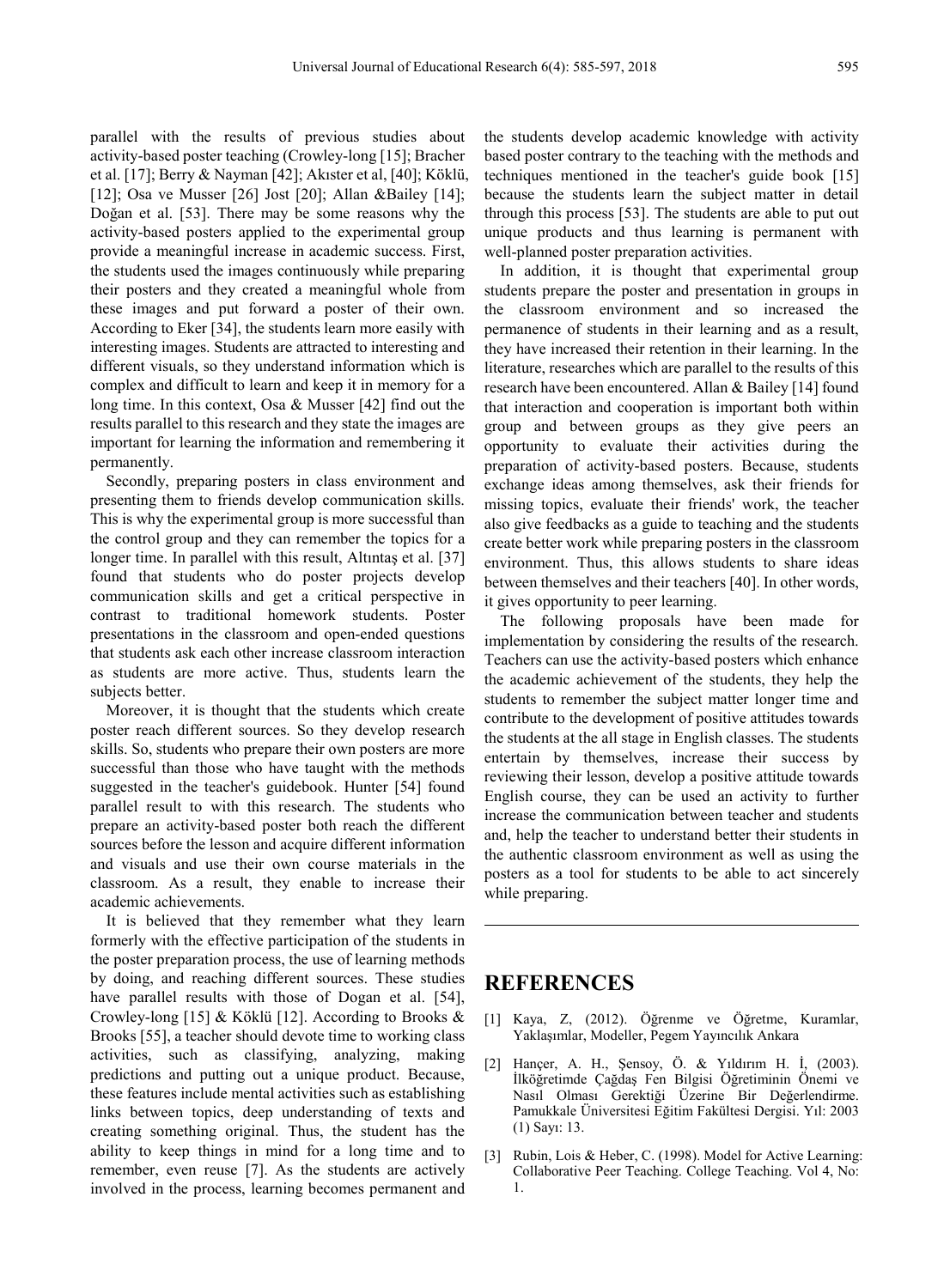- [4] Berry, W., (2008). Surviving Lecture: A pedagogical Alternative. College Teaching, Vol. 56, No. 3, pp. 149-153
- [5] Anthony, G. 1996. Learning in a Constructivist Framework. Educational Studies in Mathematics, Vol. 31, No. 4 (Dec., 1996).
- [6] Kalem, S. & Fer, S. (2003); "Aktif Öğrenme Modeliyle Oluşturulan Öğrenme Ortamının Öğrenme, Öğretme ve İletişim Sürecine Etkisi," Educational Sciences: Theory & Practice 3.2 (2003).
- [7] Wolfe, K. (2006) Active Learning, Journal of Teaching in Travel & Tourism, 6:1, 77-82.
- [8] Strangfeld, J. A. (2013). Student-Led Data Gathering in Undergraduate Statistics. Teaching Sociology, Vol. 41, No. 2 (APRIL 2013), pp. 199-206.
- [9] Aydede, M. N. & Kesercioğlu, T., (2012), Aktif öğrenme uygulamalarının Öğrenci Başarısına Etkisi, Hacettepe Üniversitesi Eğitim Dergisi, Ankara.
- [10] Bonwell, C. C. (1999). Using Active learning to Enhance Association. Oxford University Press on Behalf of Agricultural & Applied Economics Association.
- [11] Hess G. & Brooks E. 1998. The class poster conference as a teaching tool. J Nat Resour Life Sci Educ 27:155158.
- [12] Köklü, N. (2001). Eğitim Araştırmaları Derslerinde Poster Oturumları, Ankara Üniversitesi. Eğitim ve Bilim. http://egitimvebilim.ted.org.tr/index.php/EB/article/view/52 31/1397 (Date of access:14.12.2016).
- [13] Zevenbergen, R. (1999). Student Constructed Posters: A Tool for Learning and Assessment in reservice Mathematics Education. Mathematics Teacher Education and Development 1999, Vol. I, 72-83. Griffit University.
- [14] Allan, C. & Bailey, J. (2008). Students' Approaches to Poster Making. Griffith University.
- [15] Crowley-Long, K., Powell, J. & Christensen, C. (1997). Teaching Students about Research: Classroom Poster Session. Clearing House, Vol. 70, No.4: 202- 204.
- [16] Lane, T. K. (2001). Promoting Posters. PAC3 at JALT 2001 Conference Proceedings. Kitakyushu, Japan. Mulnix, A. & Penhale, S., J. (1997). "Modeling the activities of scientists: a literature review and poster presentation assignments", The American Biology Teacher, 59, ss: 482-487.
- [17] Bracher, L., Centrell, J. ve Wilke, K. (1998). "The process of poster presentation: a valuable learning experience", Medical Teacher, 20, ss: 552-557.
- [18] Howard, C. (2015).The Role of Posters as a means of Summative Assessment .University of Worcester. http://eprints.worc.ac.uk/3688/: Erişim Tarihi: 22.11.2016.
- [19] Fuller, R. (2000). Encouraging self-directed learning through poster presentations. Proceedings of the 9th Annual Teaching Learning Forum, Perth.
- [20] Jost, N. (2005). Poster Presentations and Language Teaching. In K. Bradford- Watts, C.
- [21] Allen, R. F. (1994). Posters as historical documents. Social Studies, 85(2), 52.
- [22] Ansell, J. ve Thorpe, J. 1984. Editor's Statment, Poster. Art Journal, Vol. 44, No. 1, The Poster (Spring, 1984), 7-8. College Art Association.
- [23] Chaveznava, R. M., Yousuf, M.A. & Caldeslast, I. (2006). Poster Sessions as a Strategy to Motivate Engineering Learning. Instituto de Investigaciones Biomédicas, UNAM, México D.F., México.
- [24] Üstadal, M. K. (2009). Bilimsel Bir Posterin Hazırlanmasında ve Sunulmasında Bilinmesi Gerekenler. Erciyes Týp Dergisi (Erciyes Medical Journal) 2009; 31(3):282-290.
- [25] Newbrey, M. & Baltezore, J. (2006). Poster Presentations: Conceptualizing, Constructing and Critiquing. American Biology Teacher 68(9), 550-4.
- [26] Osa, O. J. & Musser, R. L. (2004). The Role of Posters in Teacher Education Programs, Education Libraries Volume 27, No. 1.
- [27] Baird, B.N. (1991)" In-class Poster Session", Teaching of Psychology, Vol. IB: 27-29.
- [28] Tanner, P., Chapmen, J. (2012). Poster Presentations Speak For Themselves, The Language Teacher, Readers' Forum.
- [29] Demirel, Ö. (2011). Kuramdan Uygulamaya:Eğitimde Program Geliştirme. Pegem Akademi,Ankara.
- [30] Jensen, E. (2000). Brain-Based Learning in Hardiman, M. H. (2003). Connecting Brain Research with Effective Teaching: the Brain-Targeted Teaching Model. Lanham, MD: Scarecrow Press.
- [31] Hubenthal, M. (2009). Wallpaper or instructional aids: A preliminary case study of science teachers" perceptions and use of wall-posters in the classroom (S3.10.3). Paper presented at the annual meeting of the National Association of Research in Science Teaching Annual International Conference.
- [32] Chabeli, MM (2002). A poster Presentation as an Evaluation Method to Facilitate Reflective Thinking Skills in Nursing Education. Nursing Science Department, RAU.
- [33] Hughes, A. (2005). A Poster Project for an Undergraduate Sensation and Perception Course. Teaching of Psychology, 32, 58–59.
- [34] Eker, C. (2016). Alternatif Bir Öğrenme Aracı Olarak Kullanılan Posterlerin Öğrencilerin Akademik Başarılarına ve Derse Yönelik Tutumlarına Etkisi. Eğitimde Kuram ve Uygulama Makaleler. 2016 (12).1 103-121 ISSN: 1304-9496.
- [35] Arslan, O., Keskin, N. & Bora D., N. (2005); Alternatif Bir Öğrenme Aracı: Poster Sunum Ödevi, Milli Eğitim Dergisi, (33)168.
- [36] Kinikin, J. & Hench, K. 2012. Poster presentations as an assessment tool in a third/college level information literacy course: an effective method of measuring student understanding of library research skills. Journal of Information Literacy, 6(2), pp. 86-96.
- [37] Altıntaş, N., N., Suer, A.,Z. , Sarı, E, S. & U, M, S. (2014) The Use of Poster Projects as a Motivational and Learning Tool in Managerial Accounting Courses, İstanbul University, İstanbul, Turkey